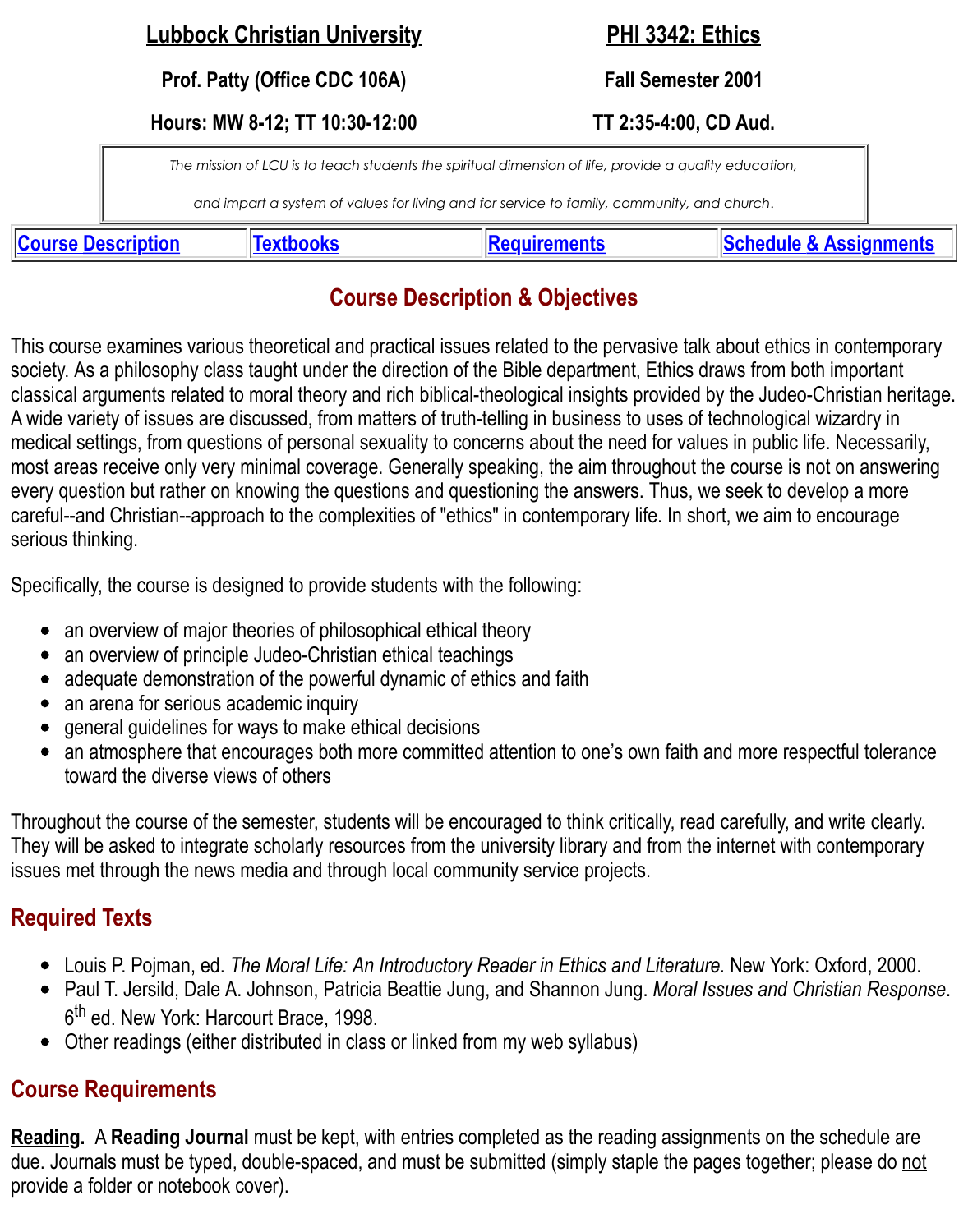reading that causes you to think more seriously about this issue (1-2 paragraphs)

Journals will be assessed a final evaluation based on the following criteria:

- Outstanding (A+) journals will include entries for 15-20 readings, address in each entry the three of listed above, show evidence of engagement with the actual texts, show progressively improving re deeper philosophical insights as the readings progress, and be written with proper grammar.
- Good but Not Great (A) journals will include entries for 15-20 readings, address in each entry the  $\bullet$ components listed above, show evidence of engagement with the actual texts, show progressively reflection as the readings progress, and be written with proper grammar.
- Satisfactory (B+) journals will include entries for 12-15 readings, address in each entry most of the components listed above, show some evidence of engagement with the actual texts, and be written with few minor grammatical errors.
- Well, ... Okay (B) journals will include entries for 12-15 readings, address in each entry most of the V components listed above, and be written with few minor grammatical errors and no more than two grammatical errors.
- Marginal ( $C$ ) journals will include entries for 10-15 readings, address in each entry most of the th  $\bullet$ listed above, and be written with no more than 6 major grammatical errors.

A Note: Some of the reading is not easy. Philosophy is very rewarding, but it does demand considerable Your success or failure in the course largely will depend upon your willingness to try to read carefully and There are study aids on the web (check my pages), including some study questions linked from this sylla for your reading, consider the essay on "How to Read a Philosophy Article." As you read and when you have consider looking at one of the "Study Help" texts (below) or a link from the "Ethics Updates" (http://ethics.acusd.edu/index.html).

**Two Examinations.** Both mid-term and final examinations will be given. Both exams will focus comprehension of course content, as it is presented in class lectures and discussions. Both exar combination of objective-type questions and essay questions. Students who miss the mid-term exam date will be will be will be will be will be will be will be will be will be will be will be will be will be will be will be penalized ten percentage points on the [exam. Students must take the final](http://www.cariboo.bc.ca/ae/php/phil/mclaughl/courses/howread.htm) exam at the scheduled time.

**[An Applied Ethics Group Presen](http://ethics.acusd.edu/index.html)tation.** In the final third part of the semester, students will research, p present some kind of project related to a specific ethical problem. Students will work in groups of no mo a more detailed guide will follow, general requirements for this assignment include:

- Evidence of research with at least four scholarly sources exclusive of the course textbooks
- Fair attention to opposing positions, or to the primary positions, of an issue
- Creativity in group work and presentation, including the use of non-traditional media  $\bullet$
- "Real faces" contact (where possible) with people in the community related to the issue
- Some kind of written summary (with sources) for the class members and professor

These projects will be presented at the relevant places, according to subject matter, in the course.

#### **Final Grade Calculation**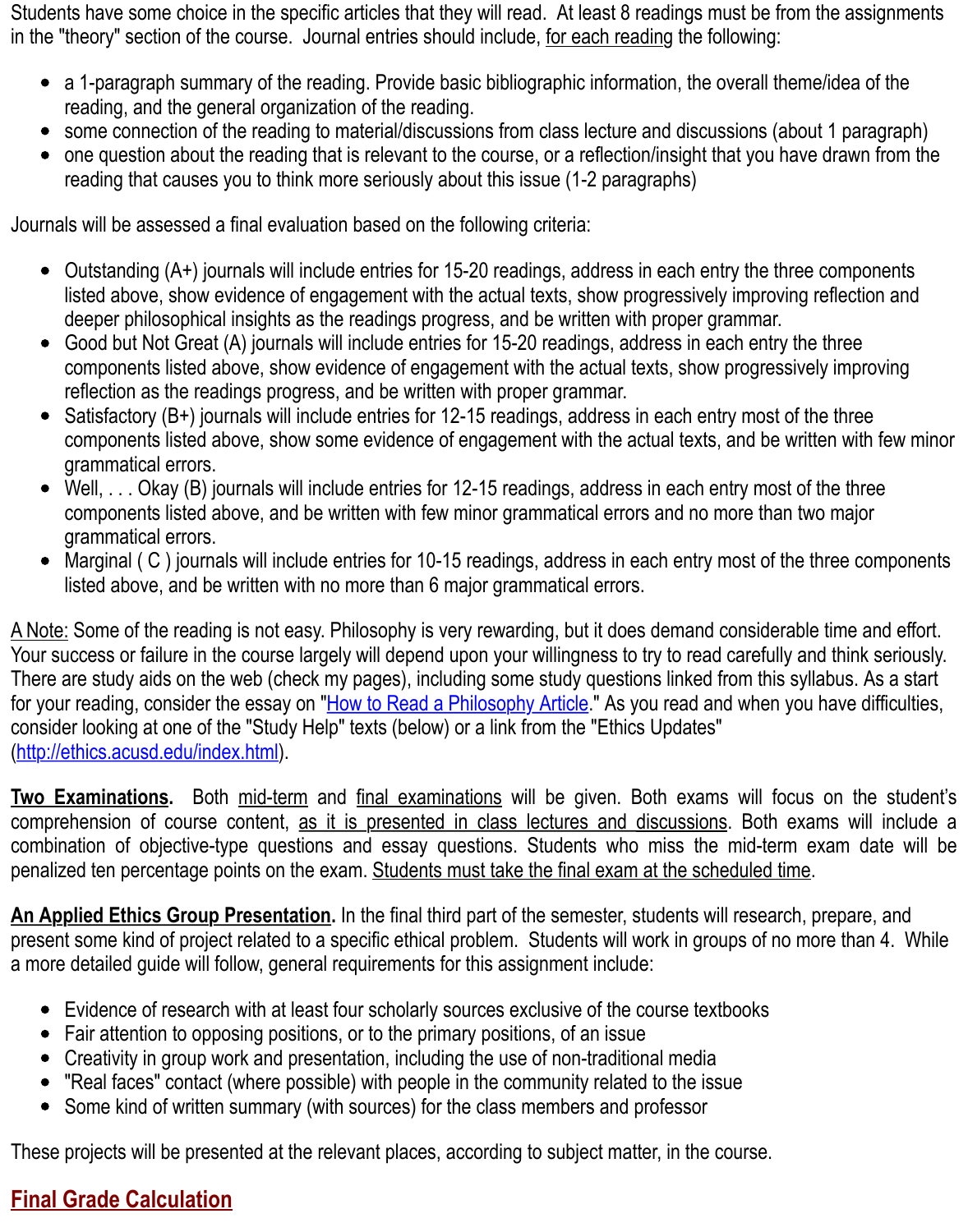Your final grade will be calculated according to the following breakdown:

- Reading Journal 30%
- Midterm Exam 20%
- Final Exam 20%
- Group Project/Presentation 30%

The grading scale for this course follows the departmental policy: A=100-90; B=89-80; C=79-70; D=69-65; F=64-0. Students should understand that an A equates with outstanding, high-quality work; a B equates with work that is above average; a C equates with average work. Attitude & attendance may affect final letter grades in borderline cases.

**Bonus Points Opportunities**. Students may earn up to 15 points to be added to mid-term or – if not needed on the midterm -- final exam scores by taking advantage of the following alternative:

- Give 15 hours of time to a local community service project. Volunteer work at the Lubbock Food Bank, Habitat for Humanity, South Plains AIDS Resource Center, Carpenter's Kitchen at the Broadway Church of Christ, or Contact Lubbock are some examples of possible service projects. However, this work must be volunteer work done to fulfill obligations for this course. Thus,
	- a. This work must not be work done to fulfill obligations for your primary job or vocation; and
	- b. This work must not be work done to fulfill obligations for another course
- Provide documentation of your time with the service project. A letter or standard form from the contact person is sufficient.
- Submit by the date assigned a three-page essay (typed, double-spaced) that
	- 1. Provides an overview of the agency served and the basic work done (about 30% of essay)
	- 2. Reflects on some aspect of this service that relates to the Ethics course content (35%)
	- 3. Reflects more personally on how this experience has been beneficial to you (35%)
	- 4. Is written with proper grammar and style

## **Other Matters**

**Attendance.** Students who miss (a) more than 25% of the total class meetings or (b) more than 2 consecutive class meetings may be dismissed from the class. Excused absences are included in the total number of class absences; thus, keep track of your absences. Please note: I do not assume that your absences are excused. Therefore, if you are late for a class, please inform me on paper at the end of class; if you miss a class, please inform me on paper when you return. In either case, include name, dates late/missed, and reason(s). (This procedure applies to school-sponsored excused absences as well.) Students late to class, or students who leave a class meeting prior to the time of dismissal by the professor, will be assessed a one-half absence.

**Class Participation and Demeanor**. This course is designed for discussion, and I encourage it at every juncture. However, only one conversation should be occurring at any one time, and there must never be any sign of disrespect toward an person in the class. Carrying on private conversations while another person is talking, laughing at someone or talking about them in your conversations, snoring loudly during class lectures or discussions, or repeatedly cutting someone off in mid-conversation will not be tolerated. If I perceive a problem, I will give the appropriate person(s) one warning, followed by a removal from the class and the assignment of a full day's absence to the appropriate person(s).

This course provides room for a very wide variety of thoughts, positions, and discussions. I encourage the sharing of ideas and questions, but we will understand that

• No question, idea, or position vocalized should be equated with that person's own deep beliefs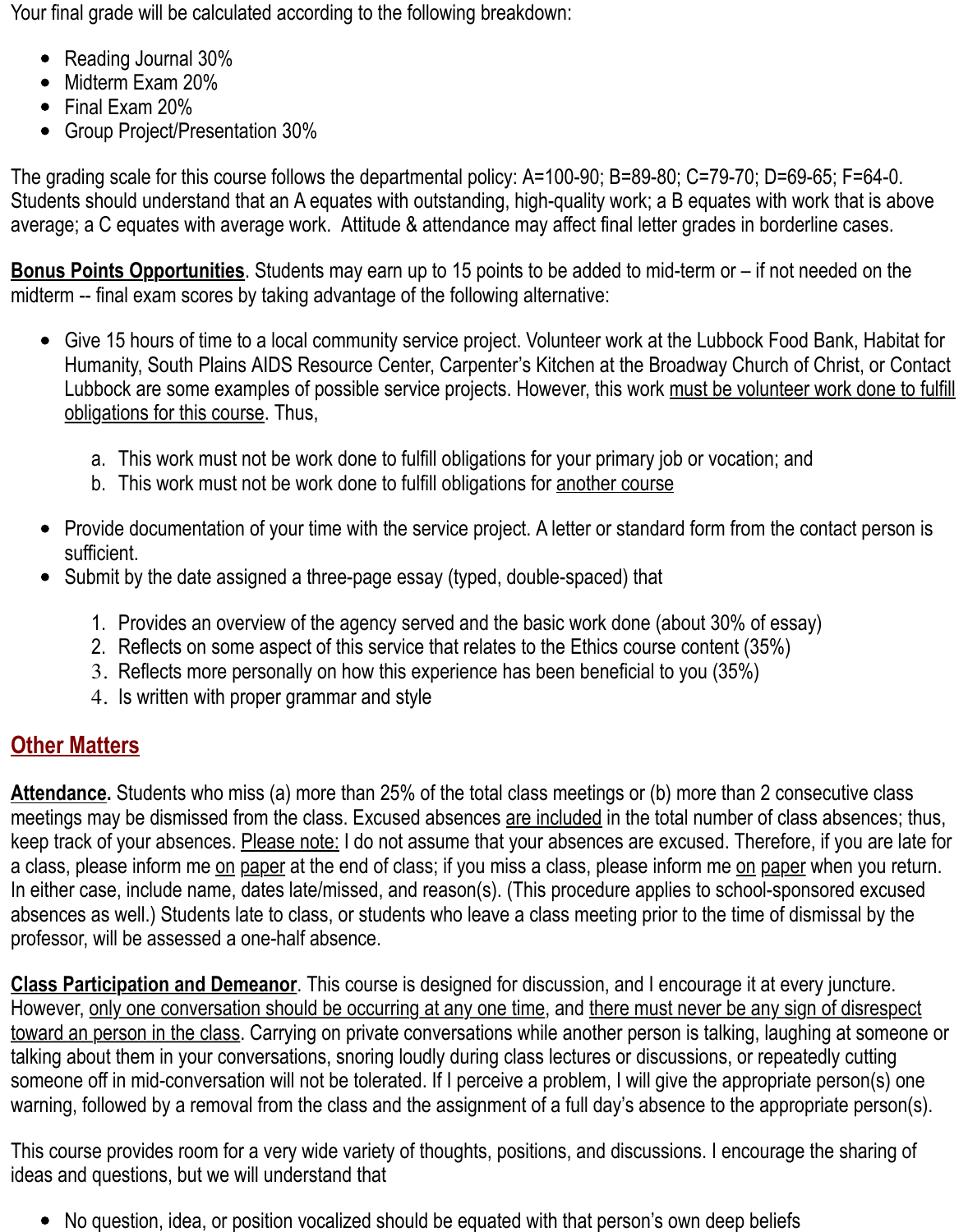associated with it.

Disability Notice. If you have a disability, as defined by the American with Disabilities Act, that might im performance in this co[urse, please inform th](mailto:stacy.patty@lcu.edu%29)e instructor during the first week of the term.

# **Schedule of Class Meetings and Assignments**

<span id="page-3-0"></span>

| <b>Part One: Ethical Theory, or Thinking Seriously About Why Morality Matters</b> |             |                                  |                                              |  |  |
|-----------------------------------------------------------------------------------|-------------|----------------------------------|----------------------------------------------|--|--|
| <b>Day</b>                                                                        | <b>Date</b> | <b>Topic</b>                     | <b>Readings</b> (Each reading $= 1$ entry)   |  |  |
| T                                                                                 | $8 - 28$    | Course Introduction              |                                              |  |  |
| Th                                                                                | $8 - 30$    | Introduction to Ethics           | Golding in ML, 8-31                          |  |  |
|                                                                                   |             | Why Be Moral?                    | Plato in ML, 541-48                          |  |  |
|                                                                                   |             |                                  | Melville in ML, 58-69                        |  |  |
| T                                                                                 | $9 - 4$     | Because of My Values!            | Any readings from ML, Chapter 2              |  |  |
| Th                                                                                | $9-6$       | Because God Says So!             | B. Russell, "A Free Man's Worship"           |  |  |
| Τ                                                                                 | $9 - 11$    | Because Of My Culture!           | Benedict or Pojman in ML Chapter 3           |  |  |
| Th                                                                                | $9 - 13$    | Because It's True for All!       | Elshtain or Ibsen in ML Chapter 3            |  |  |
| T                                                                                 | $9 - 18$    | Because It is Best for All!      | Any Readings in ML Chapter 4                 |  |  |
| Th                                                                                | $9 - 20$    | Because It is My Duty!           | Any Readings (except p. 333) in ML Chapter 5 |  |  |
| Τ                                                                                 | $9 - 25$    | Because of My Character!         | Any Readings in ML Chapter 6                 |  |  |
| Th                                                                                | $9 - 27$    | Because It is the Christian Way! | Any Readings in MIS Chapter 2                |  |  |
| Τ                                                                                 | $10 - 2$    | Because It is the Christian Way! | Any Readings in MIS Chapter 1                |  |  |
| Th                                                                                | $10 - 4$    | Because It is the Christian Way! | <b>TBA</b>                                   |  |  |
| Τ                                                                                 | $10-9$      | <b>Review</b>                    |                                              |  |  |
| Th                                                                                | $10 - 11$   | <b>Review</b>                    |                                              |  |  |
| Τ                                                                                 | $10 - 16$   | <b>MID-TERM EXAMINATION</b>      |                                              |  |  |
|                                                                                   |             |                                  |                                              |  |  |